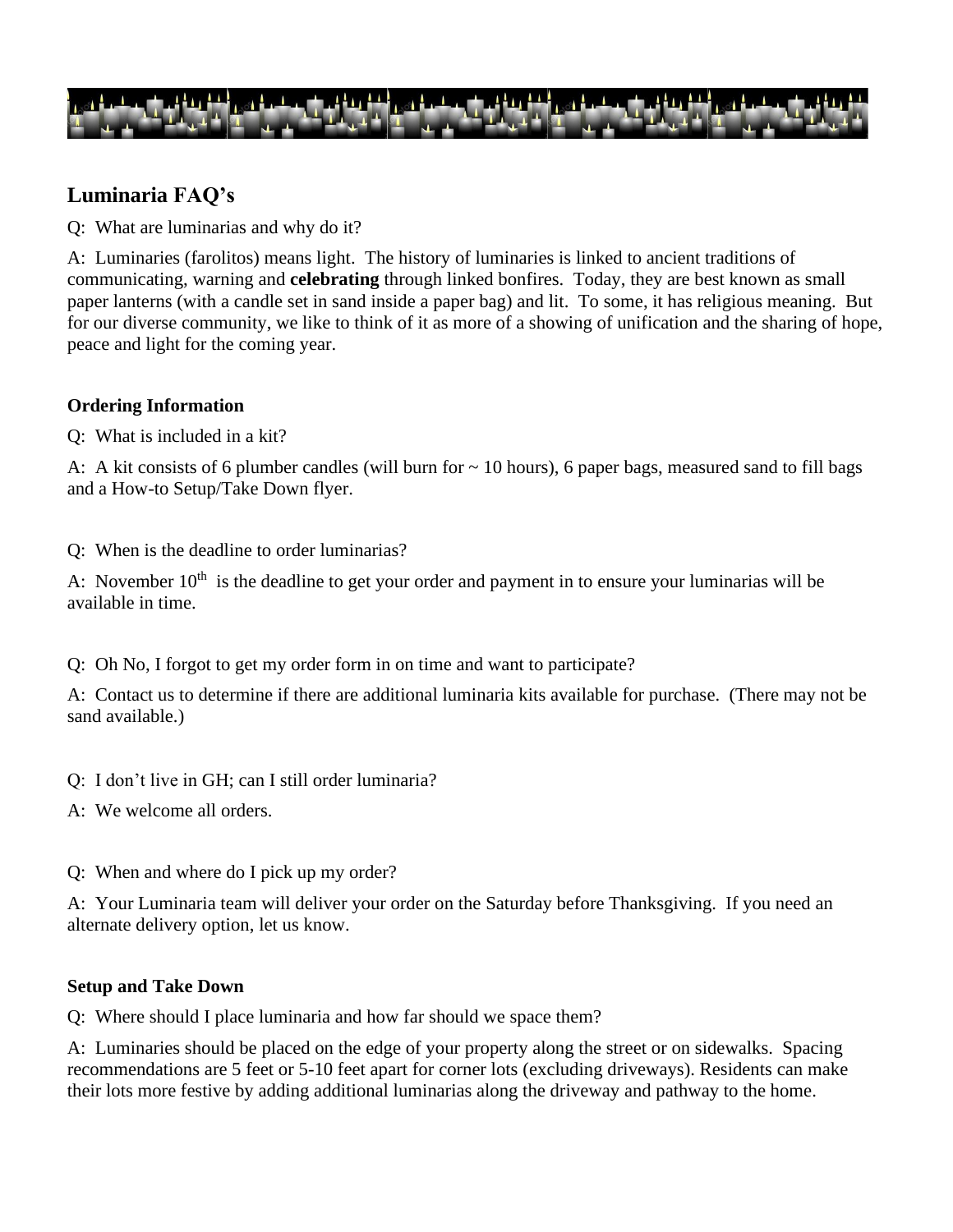- Q: How do I prepare the luminaria?
- A: Detail instructions will be provided as part of your kit. But here are some simple steps to consider:

Prior to going outside, prepare your bags by:

- a) Fold the top of the bag neatly down twice to create a 1-inch collar. This will create stability for the bag when fully opened. Hint: Create a crease by folding before opening and creating collar. It's much easier and minimizes tears.
- b) Add a "Bag Bottom" to the bottom of each bag.
- c) Place approximately 2 cups of sand in bottom of bag. At least 2 inches of sand should be in the bottom of the bag to create stability for the candle. Please use your judgement.
- d) Take bags outside and place along edge of property
- e) Raise wick of candle and insert candle firmly in center of bag.
- f) At dusk, light using a long-handled lighter (also called a gooseneck lighter).

### Q: What if I need sand?

A: Kits ordered before the November  $10<sup>th</sup>$  deadline will have premeasured sand in the kits. If you got your kits late, or do not want to use the sand, alternatives include birdseed, rock salt and/or rice. Some kitty litter is flammable, so we recommend you not use kitty litter. Sand can be picked up, while supplies last, at Clarendon Hills Pool located at 100 Byrd Ct.

Q: When do we light candles??

A: If weather is favorable on December  $24<sup>th</sup>$ , light your candles at dusk or approximately 5:00 pm. If weather is questionable, see the Contingency Alternate Night plans below.

Q: When do I extinguish candles?

A: Candles will burn for ~7-10 hours and melt into the sand. It is your decision if you want to extinguish them earlier.

Q: How should Luminaria Bags be disposed of the following day?

A: We ask residents to dispose the bags and leftover candles in the trash. Sand can be spread in the garden or grass. **Do Not Dispose of Sand** in the street gutters as it will run into the lake. We want to keep our lake healthy.

## **Contingency Plans**

Q: What if the weather is forecasted to be bad on December  $24<sup>th</sup>$ ?

A: Watch for text messages during the day. If the weather is inclement, we will use our alternate date of January  $1<sup>st</sup>$  and light up our community welcoming the new year.